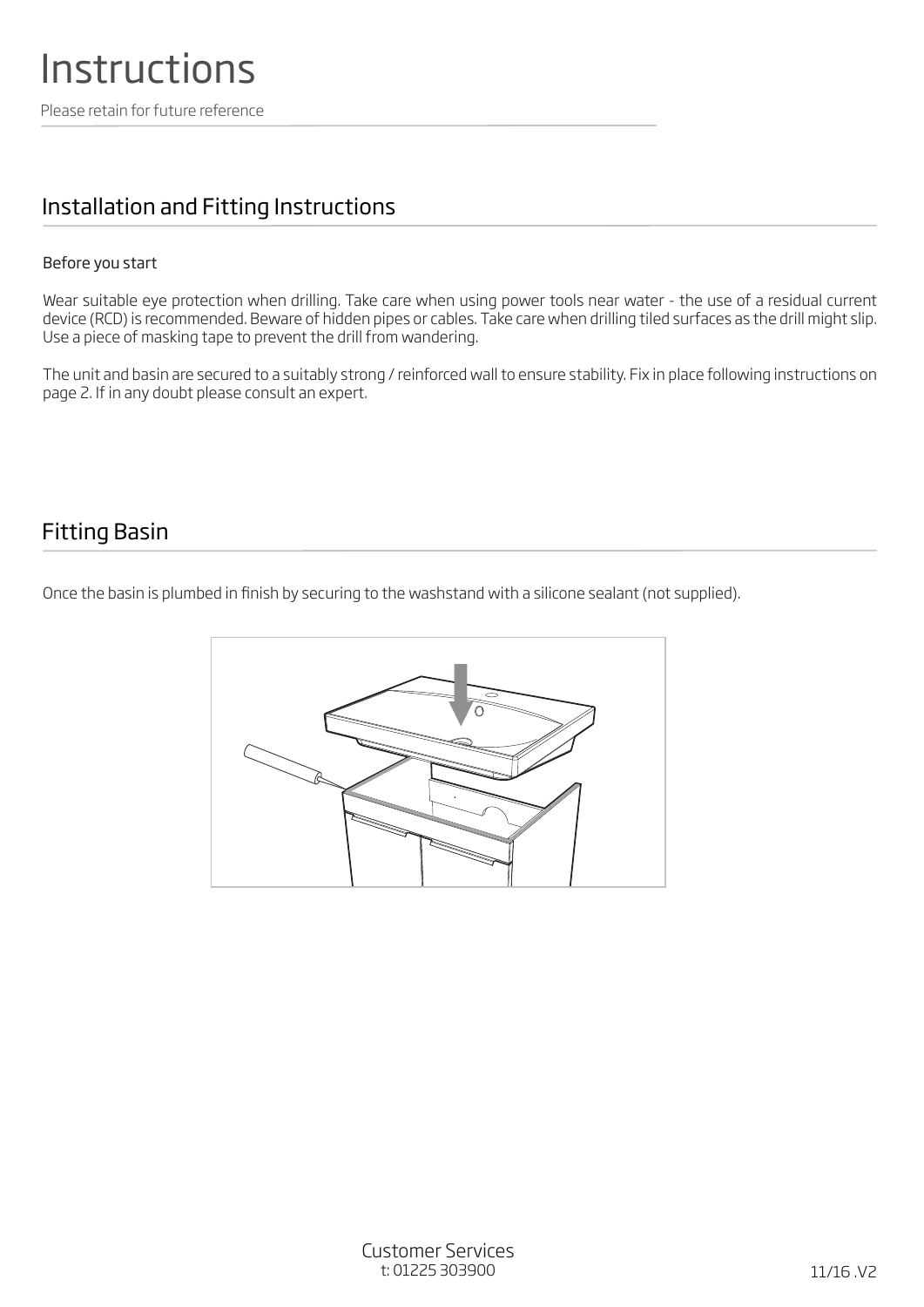# Fixing to the wall

## Floor mounted units

To secure the floor mounted units to the wall use the provided kit to screw the unit through the back top brace.



#### Wall mounted units

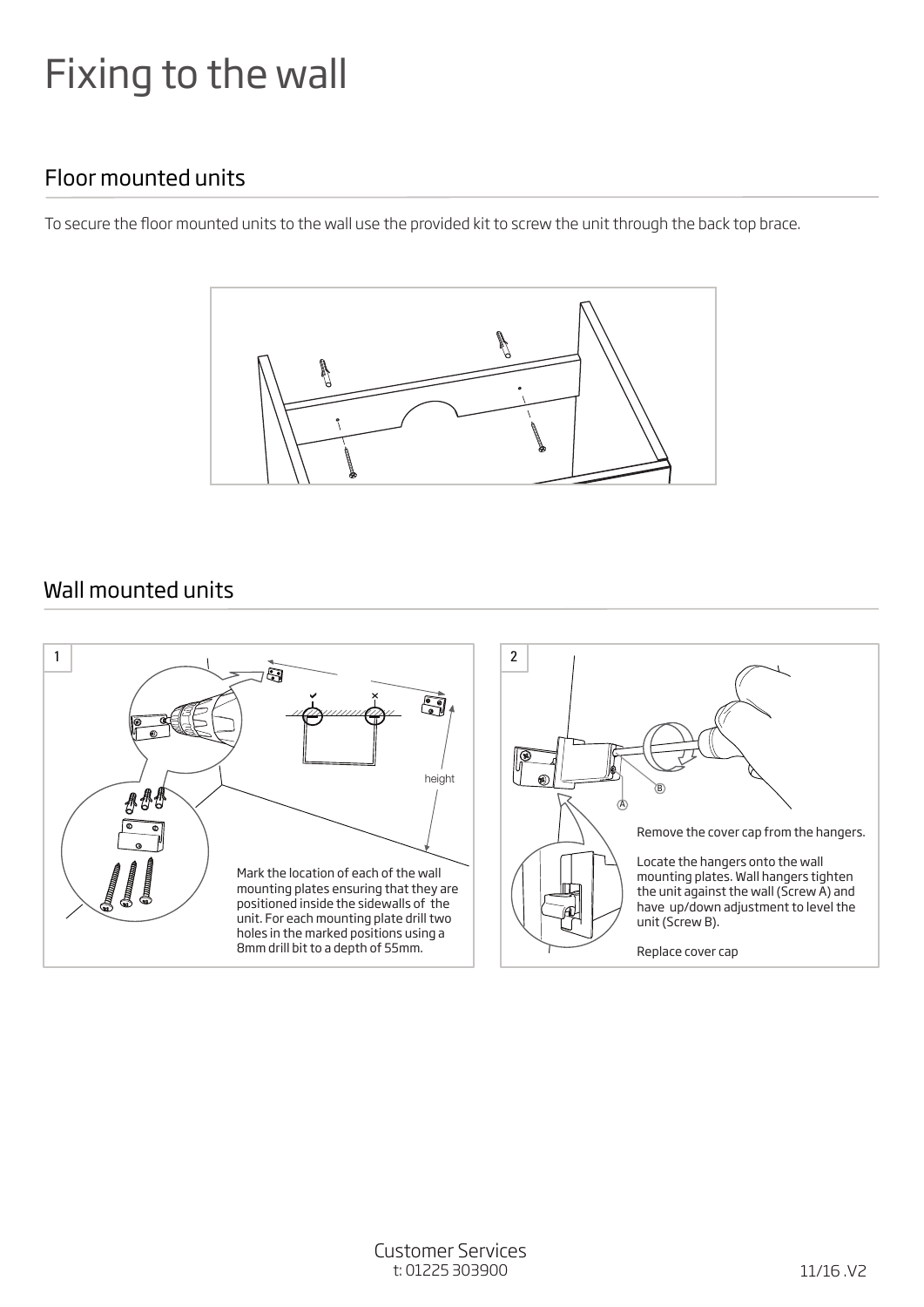# Door adjustment

# Hinge adjustment

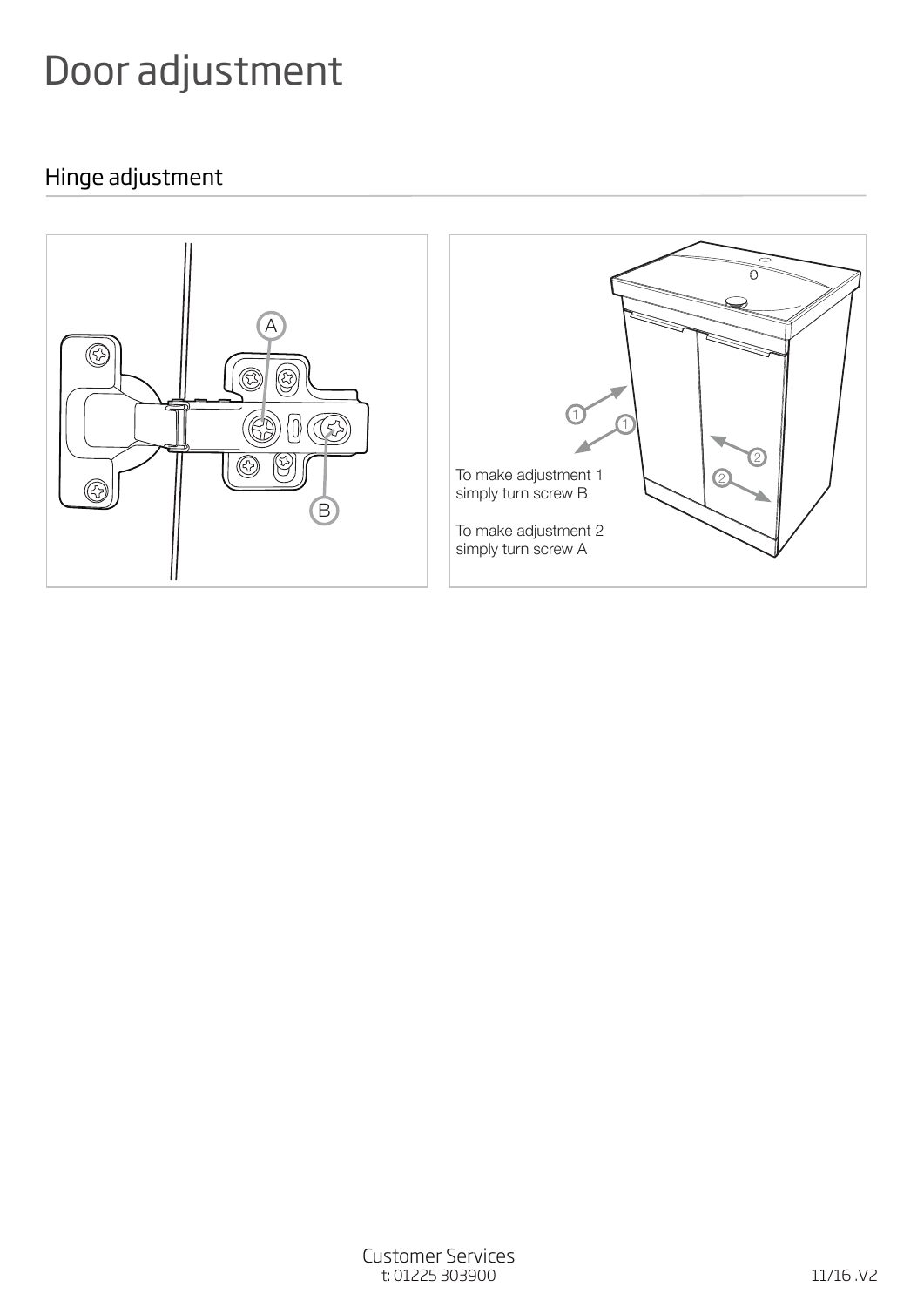# Drawer adjustment

## Adjusting and Fascia

Fascias may require adjustment for correct alignment. This is achieved with the adjusting mechanisms under the interior covercap.



## Removing Drawer and Fascia

The drawer can be removed and If faulty the drawer fascia can be removed and replaced uncovering the mechanism on the outside of the drawer side.

#### Remove drawer



Remove fascia